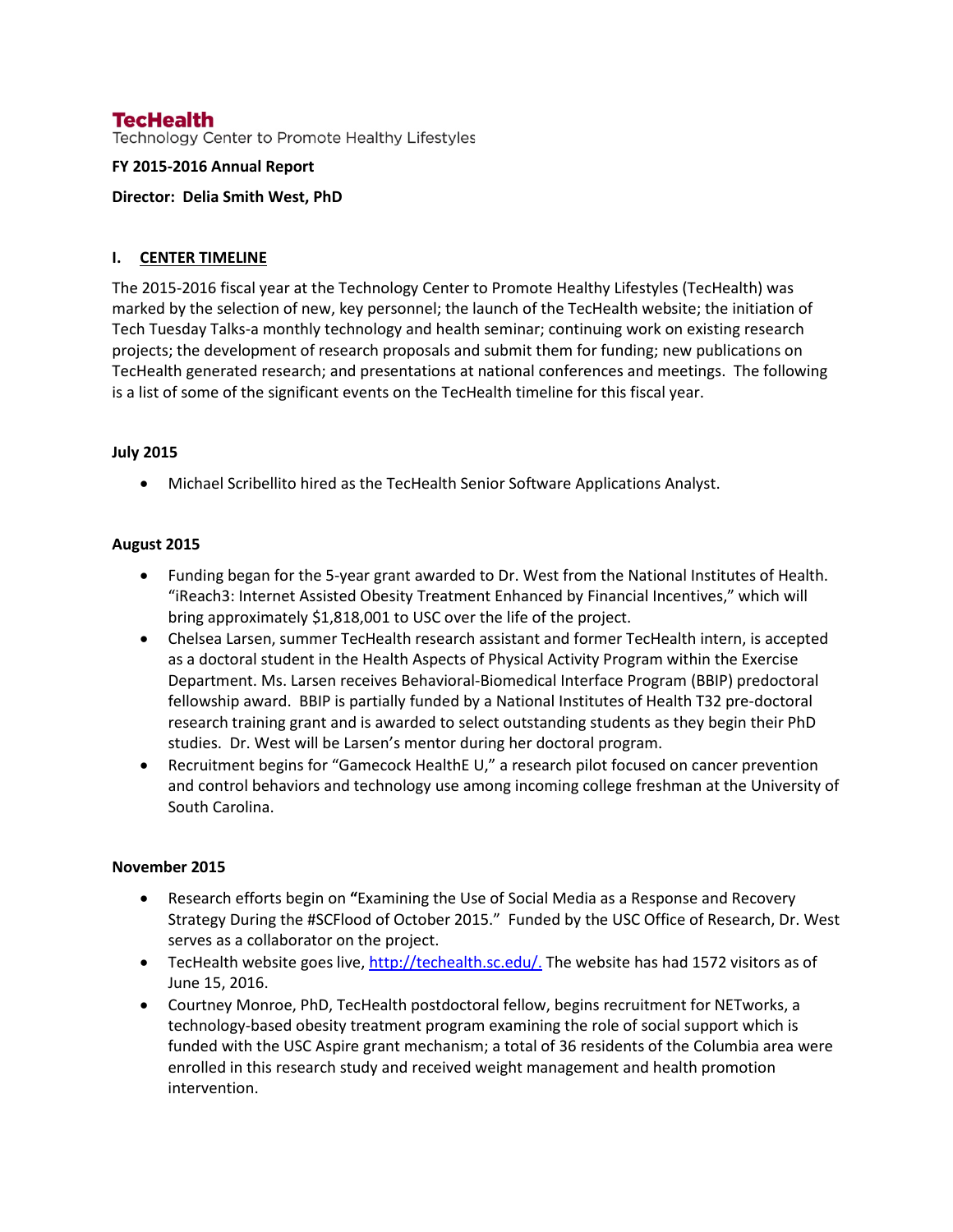- TecHealth had a substantial presence at the national Obesity Society annual scientific sessions, with 3 poster presentations, which were presented by postdoctoral fellows (Coulon & Monroe) and masters student (Larsen), as well as by Dr. West. Dr. West was selected to deliver an oral presentation.
	- o Larsen C, Magradey K, Monroe C, Brandt H, Sundstrom B, Turner-McGrievy G, Wilcox S, West DS. Technology usage of college students in a technology delivered behavioral weight gain prevention program: A pilot study. Poster presentation.
	- o \*Monroe C, Turner-Mcgrievy G, Sundstrom B, Magradey K, Larsen C, Wilcox S, Brandt HM, West D**.** HealthE U: A pilot study of the effect of a technology-mediated behavioral weight gain prevention program on weight control practices of college students. Poster presentation.
	- o Coulon SM, West DS. The relation of intra-individual cortisol variability with intervention adherence and weight loss among African-American women in a behavioral weight control program. Poster presentation.
	- o West DS. Does the Addition of Online Individual Motivational Interviewing Chat Sessions Enhance Weight Loss Outcomes in a Group-Based Online Weight Control Program? Oral presentation.

## **January 2016**

- TecHealth presents the first *Tech Tuesday Talk,* a monthly seminar series hosted by TecHealth which brings together students, faculty, staff, state agencies and members of the business community to share ideas and learn about advances in health and technology. Attendance at the events has been robust with a diverse group of attendees. In the five months since its inception, over 120 people have requested to be added to the TecHealth e-mail list to be notified about upcoming talks. The Tech Tuesday Talk series is held during the fall and spring academic semesters and then goes on hiatus during the summer. The talks will resume in September 2016.
- Search Committee for Assistant Professor tenure-track faculty position within TecHealth convenes to review applicants.

## **February 2016**

• Briana Davis, MPH hired as Research Recruitment and Retention Coordinator, working predominantly on iReach3.

## **March 2016**

- Recruitment begins for iReach3. At the end of 5 years, over 200 overweight or obese South Carolinians will have received weight-loss treatment through the research study at no charge to the individual.
- Two candidates for the tenure-track Assistant Professor position in the TecHealth Center are interviewed on campus; four candidates were phone interviewed.
- Dr. West was invited to deliver the 2016 D.K. Stanley lecture at the University of Florida, Gainesville, FL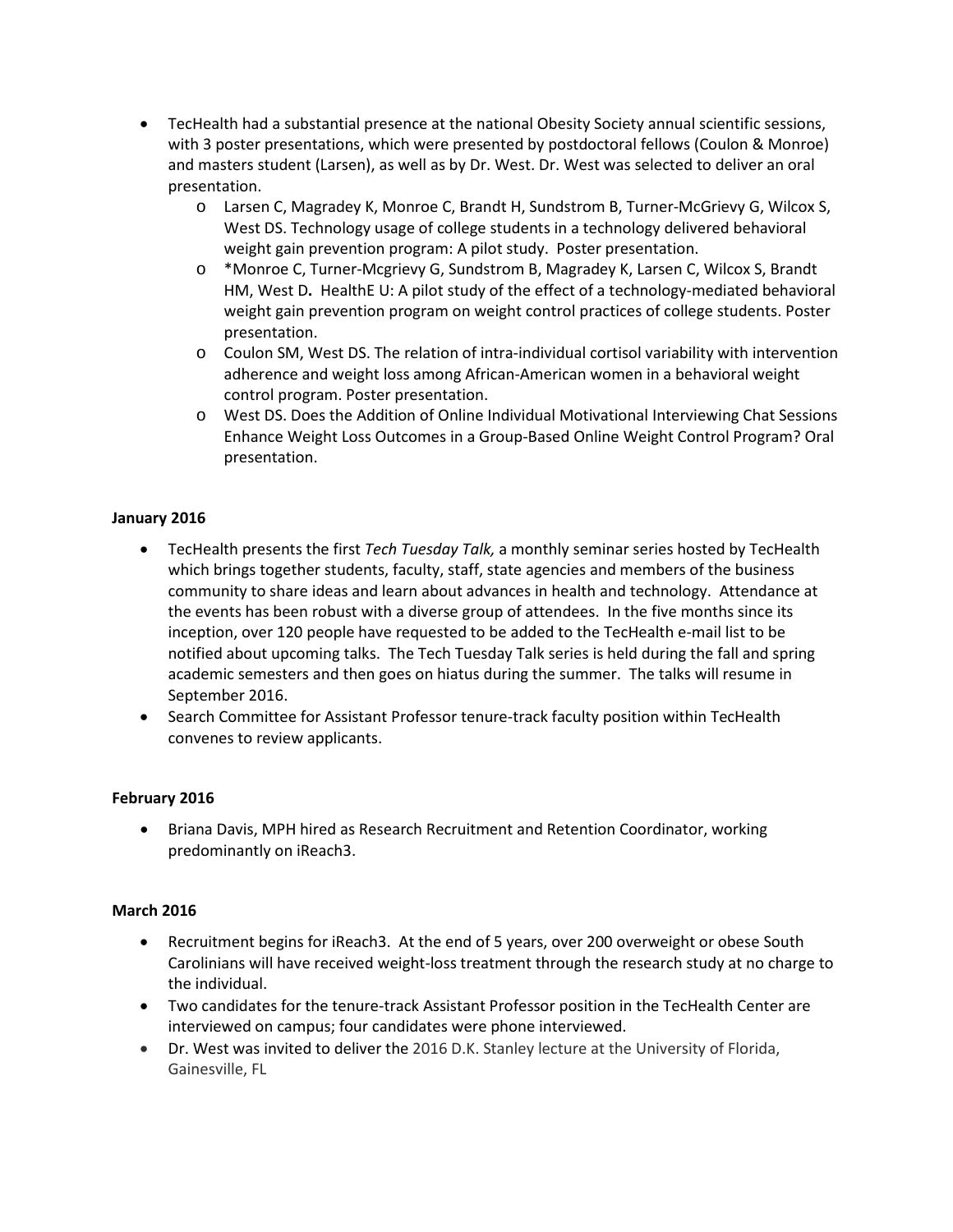#### **May 2016**

• Courtney Monroe, PhD, hired as tenure-track Assistant Professor in Health Promotion, Education and Behavior in the Arnold School and as a faculty member in TecHealth Center, filling a position that was posted within the Health Promotion, Education and Behavior department. Formerly a postdoctoral fellow with TecHealth, Dr. Monroe is an exercise physiologist whose research focus is on technology-based approaches to effectively promote and assess physical activity, as well as delivering effective behavioral weight control. Dr. Monroe will begin her new position in August 2016.

## **June 2016**

- Christine Pellegrini, PhD, was offered and accepted the tenure-track Assistant Professor TecHealth position. She will be in the Exercise Science Department in Arnold School, filling the first of the two junior faculty positions within the center allocated to Dr. West as part of her start-up. Prior to joining TecHealth and the Arnold School, Dr. Pellegrini was a Research Assistant Professor in the Department of Preventive Medicine at Northwestern University. She has research interest and experience in cost-effective technology-supported and patientcentered behavioral interventions; knee replacement utilization and weight loss among older, minority populations; and sedentary behavior's role in diabetes and chronic disease. Dr. Pellegrini will start her position at the Center in January 2017.
- TecHealth initiates a summer pilot program research grant program, providing direct award of programming time to a research project seeking to develop technology to promote a healthy lifestyle. The award is made on a competitive basis with internal and external review; programming for the Summer Sponsorship program is provided by the TecHealth software engineer, Mr. Scribellito. For the initial offering, 11 submissions were received. The inaugural 2016 award was presented to Arnold School doctoral student, Alicia Dahl for her proposal "Healthy Gestational Weight Gain". The sponsorship will allow Dahl to create a website providing overweight and obese women with healthy gestational weight gain recommendations and behavioral strategies.
- TecHealth Visiting Summer Scholar, Dr. Vicki DiLillo from Ohio Wesleyan University, consults with Dr. West on research design, health promotion and obesity prevention treatment; funding from her university supported her visit to USC to expand her knowledge in these key public health areas.
- Exercise Science applicant Melissa Stansbury, M.S. accepted for doctoral program in Health Aspects of Physical Activity in fall 2016 slated to work with Delia West, PhD, as mentor and focus her research activities on TecHealth related research questions.

## **Additional Activities**

Throughout the year, Dr. West continued her work as co-investigator on the \$1.8 million NIH Small Business Innovation Research Grant (SBIR), "Developing the Dietary Inflammatory Index for Clinical Application. Additionally, Dr. West began collaboration with researchers from across the Arnold School of Public Health on an NIH PO1 grant proposal, "Biobehavioral Risk Factors, and Racial Disparities in Colon Cancer." Dr. West will serve as Project Leader of an intervention study within this program project which will be submitted in September, 2016. The project is projected to bring approximately \$1,732,500 in new extramural funding to the University over the 5 years of the project.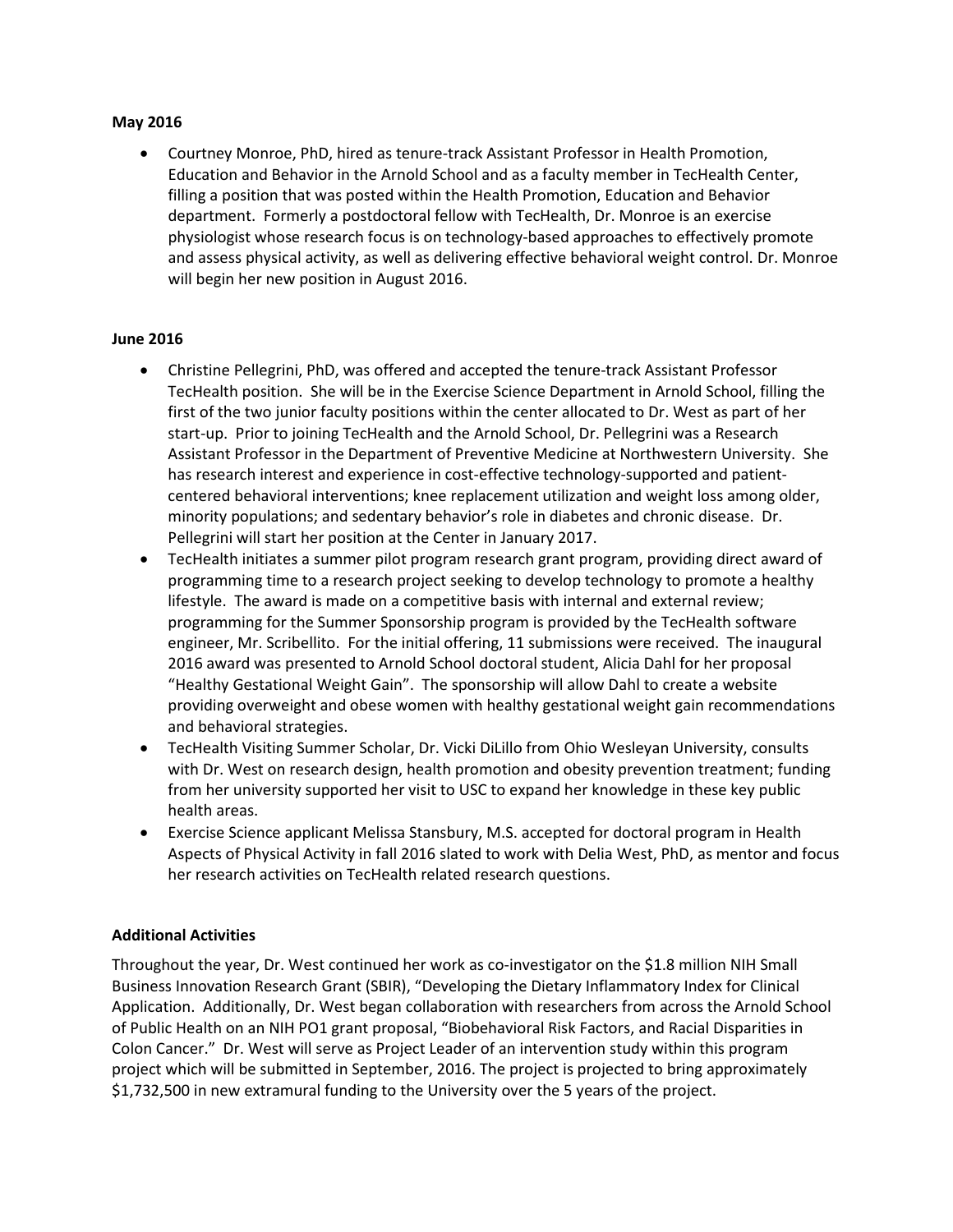During the year, Dr. West also collaborated with USC School of Medicine faculty to refine their lifestyle weight control program so that the clinical program was more effective in promoting behavior changes to promote effective weight control. These collaborators developed a proposal, "Online Comprehensive Weight Management Counseling Program for Primary Care Providers," which would provide health care professionals with all the necessary components for an obesity reduction program. The proposal is currently being submitted for funding through several private foundations.

## **II-D SUMMARY OF NON-STATE PARTNERSHIPS**

## **iReach3 Internet Assisted Obesity Treatment Enhanced by Financial Incentives**

In collaboration with the University of Vermont, Dr. West is the Principal Investigator of this NIDDK funded"iReach3 Internet Assisted Obesity Treatment Enhanced by Financial Incentives," which will bring in \$1,818,001 to USC over a five-year period. In addition to Dr. West, the project employs a project director, a postdoctoral scholar, recruitment-retention coordinator, behavioral interventionists and a software engineer. Over 200 South Carolinians will participate in the obesity treatment study, improving their health and thereby reducing the economic burden of obesity related medical expenses and lost productivity that would otherwise be incurred by these individuals.

## **iReach2 Internet Assisted Obesity Treatment: Enhanced by Motivational Interviewing**

Dr. West is PI **in collaboration** with Jean Harvey, PhD-University of Vermont, Dept. of Nutrition and Food Sciences of this National Institutes of Health funded R01. This study contributed \$655,303 to the USC system since West's arrival in 2013.

## **III. ALUMNI DATA SURVEY**

Not applicable

## **IV. CENTER PERSONNEL CHANGES**

| <b>Name-Senior/Junior Personnel</b>     | <b>Date Joined Center</b> | <b>Date Left Center</b> |
|-----------------------------------------|---------------------------|-------------------------|
| Michael Scribellito/Junior Personnel    | 7/15/15                   |                         |
| <b>Briana Davis/Junior Personnel</b>    | 2/1/16                    |                         |
| <b>Alliyah Willard/Junior Personnel</b> | 2/1/16                    |                         |
| <b>Sandra Coulon/Junior Personnel</b>   | 7/1/2014                  | 7/31/15                 |

## **V. SUMMARY OF GRADUATE AND OTHER EDUCATION AND TRAINING**

- Courtney Monroe continues as a second-year post-doctoral fellow with TecHealth
- Monroe-research presentation to ASPH Exercise Science graduate student class
- Monroe-research seminar for ASPH faculty, staff and graduate students
- West-research presentation to two ASPH graduate student classes, Exercise Science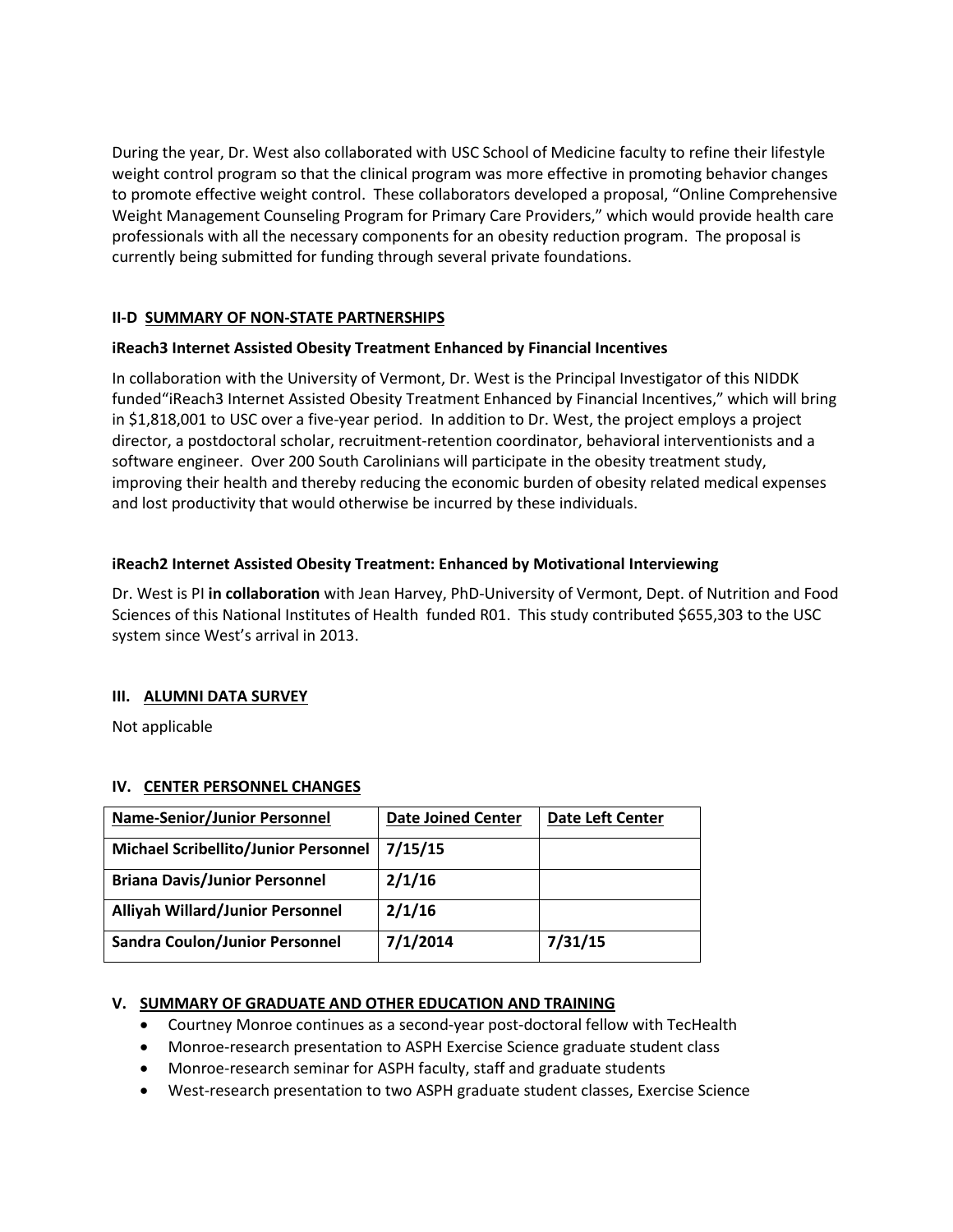- West-workshops at the American Diabetics Association Meeting 2016
- West-workshop sponsored by The Academy of Nutrition and Dietetics (April 2016)
- West- mentoring doctoral student, Chelsea Larson, technology-enhanced weight loss intervention techniques and research methodology
- Monroe-Training in research processes for 5 undergraduate students assisting in TecHealth research projects
- Training in brand development for Alliyah Willard, current USC School of Visual Art and Design undergraduate
- West- will be primary mentor of Exercise Science doctoral student Melissa Stansbury beginning in Fall 2016

## **VI. A & F SUMMARY OF ECONOMIC DEVELOPMENT OUTCOMES**

Significant Research Efforts and Achievements

The Center has been involved in 9 collaborative research projects during FY2015-2016. The projects range in stages of development from the initial identification of an area of interest for potential research to the final stage of publication and presentations. Some of these projects, such as "HealthE U" and "Gamecock HealthE U" were undertaken with the aim of providing the basis for submission for future large-scale funding. The following is a list of the current TecHealth research projects.

## *Extramurally Funded Research*

# **iReach 3-Internet Assisted Obesity Treatment Enhanced by Financial Incentives-***NIH R01*

Status-Participant Recruitment and Intervention

Dual PIs: Delia West PhD-USC, Exercise Science and Jean Harvey, PhD-University of Vermont, Dept. of Nutrition and Food Sciences

## **iReach2 Internet Assisted Obesity Treatment: Enhanced by Motivational Interviewing-***NIH R01*

Status-Data Analysis and Publications Dual PIs: Delia West PhD-USC, Exercise Science and Jean Harvey, PhD-University of Vermont, Dept. of Nutrition and Food Sciences

## **Developing the Dietary Inflammatory Index for Clinical Application**-*NIH SBIR*

Status-Research and development of index James Hébert, PhD-USC, CPCP, Director SC Statewide Cancer Prevention and Control Program Michael Wirth, PhD-USC, Epidemiology and Biostatistics Gabrielle Turner McGrievy, PhD-USC, HEALTH PROMOTION, EDUCATION AND BEHAVIOR Delia West, PhD-USC, Exercise Science (Co-Investigator)

## *Intramurally Funded Research*

**Using Technology to Enhance Social Support for Weight Loss-***ASPIRE I, Track II-B grant* Status-Data analysis and publications Courtney Monroe, PhD-USC, Exercise Science

Delia West, PhD-USC, Exercise Science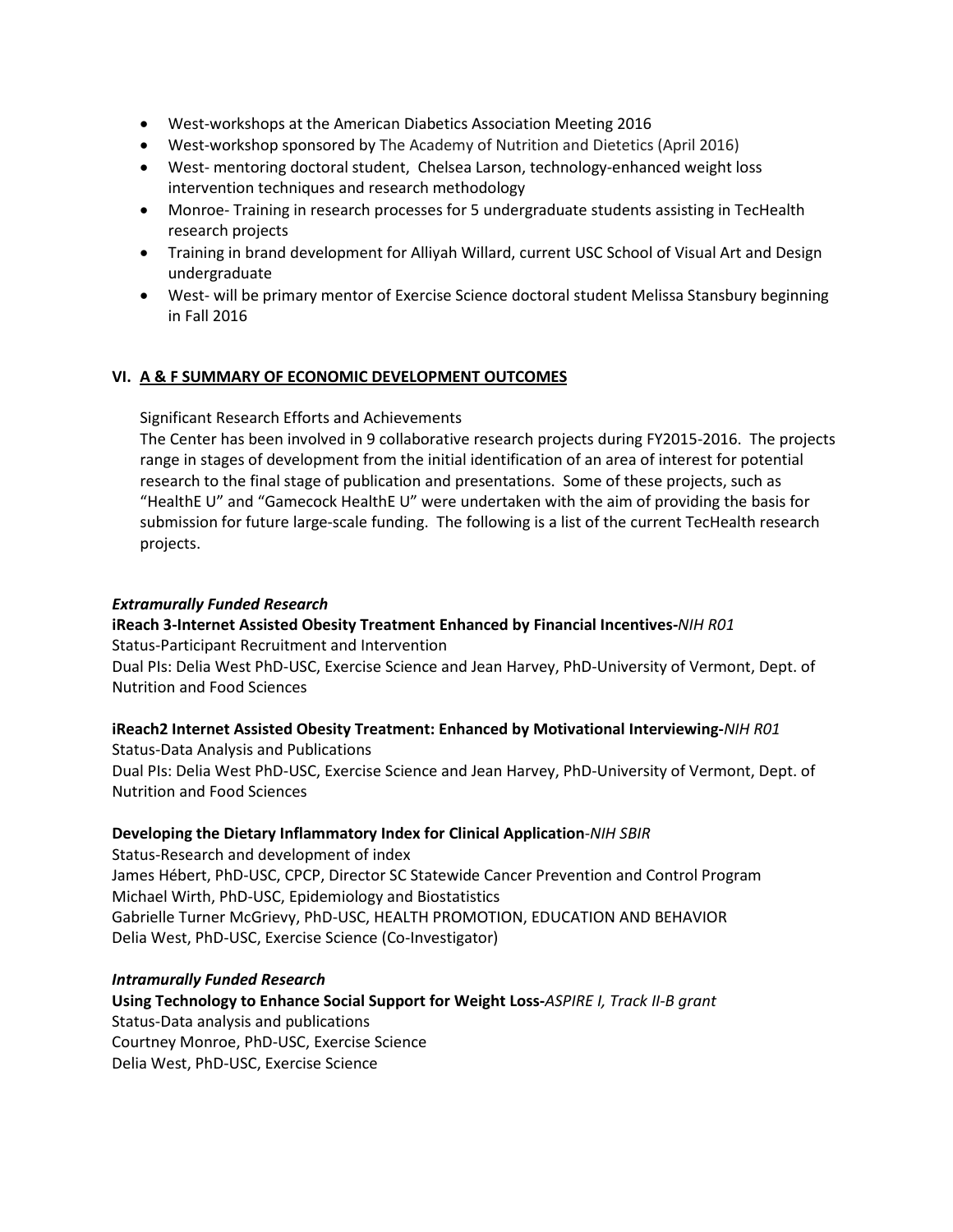## **Examining the Use of Social Media as a Response and Recovery Strategy During the #SCFlood of October 2015-***USC Office of Research*

*Status-data analysis* Heather Brandt, PhD-USC, HEALTH PROMOTION, EDUCATION AND BEHAVIOR Gabrielle Turner-McGrievy, PhD- USC, HEALTH PROMOTION, EDUCATION AND BEHAVIOR Delia West, PhD-USC, Exercise Science Daniela B. Friedman, PhD-USC, HEALTH PROMOTION, EDUCATION AND BEHAVIOR Danielle Gentile, PhD candidate (student), USC, HEALTH PROMOTION, EDUCATION AND BEHAVIOR Tracey Thomas, DrPH candidate (student), USC, HEALTH PROMOTION, EDUCATION AND BEHAVIOR

## *TecHealth Center Funded Research*

**HealthE U-***Technology Center to Promote Healthy Lifestyles feasibility pilot, SmartState Center funded* Status-data analysis and publications relevant to planned grant proposal submission Heather Brandt, PhD-USC, HEALTH PROMOTION, EDUCATION AND BEHAVIOR Courtney Monroe, PhD-USC, Exercise Science Beth Sundstrom, PhD- College of Charleston, Communications Gabrielle Turner-McGrievy, PhD - USC, HEALTH PROMOTION, EDUCATION AND BEHAVIOR Delia West, PhD-USC, Exercise Science Sara Wilcox, PhD-USC, Exercise Science, Director Prevention Research Center

**Gamecock HealthE U**-*Technology Center to Promote Healthy Lifestyles pilot, SmartState Center Funded* Status*-*data analysis and publications relevant to planned grant proposal submission Heather Brandt, PhD-USC, HEALTH PROMOTION, EDUCATION AND BEHAVIOR Courtney Monroe, PhD-USC, Exercise Science Beth Sundstrom, PhD- College of Charleston, Communications Gabrielle Turner-McGrievy, PhD - USC, HEALTH PROMOTION, EDUCATION AND BEHAVIOR Delia West, PhD-USC, Exercise Science Sara Wilcox, PhD-USC, Exercise Science, Director Prevention Research Center

## **"Healthy Motivations for Moms-to-Be"**

Status- doctoral dissertation proposed and being implemented Alicia Dahl, MS, - USC, HEALTH PROMOTION, EDUCATION AND BEHAVIOR Gabrielle Turner-McGrievy, PhD-USC, HEALTH PROMOTION, EDUCATION AND BEHAVIOR Sara Wilcox, PhD-USC Exercise Science, Director Prevention Research Center Jihong Liu, PhD-USC Epidemiology and Biostatistics Rachel Davis, PhD-Exercise Science

## *Research in Development prior to Submission for funding*

**Biobehavioral Risk Factors, and Racial Disparities in Colon Cancer** James Hébert, PhD-USC, CPCP, Director SC Statewide Cancer Prevention and Control Program Gabrielle Turner-McGrievy, PhD - USC, HEALTH PROMOTION, EDUCATION AND BEHAVIOR Delia West, PhD-USC, Exercise Science Swann Adams, PhD-USC, Epidemiology and Biostatistics, College of Nursing Cheryl Armstead PhD-USC Psychology Steven Blair, P.E.D-USC Exercise Science Heather Brandt, PhD-USC, HEALTH PROMOTION, EDUCATION AND BEHAVIOR Jim Burch, PhD-USC, Epidemiology and Biostatistics Brian Chen, MS-USC, Exercise Science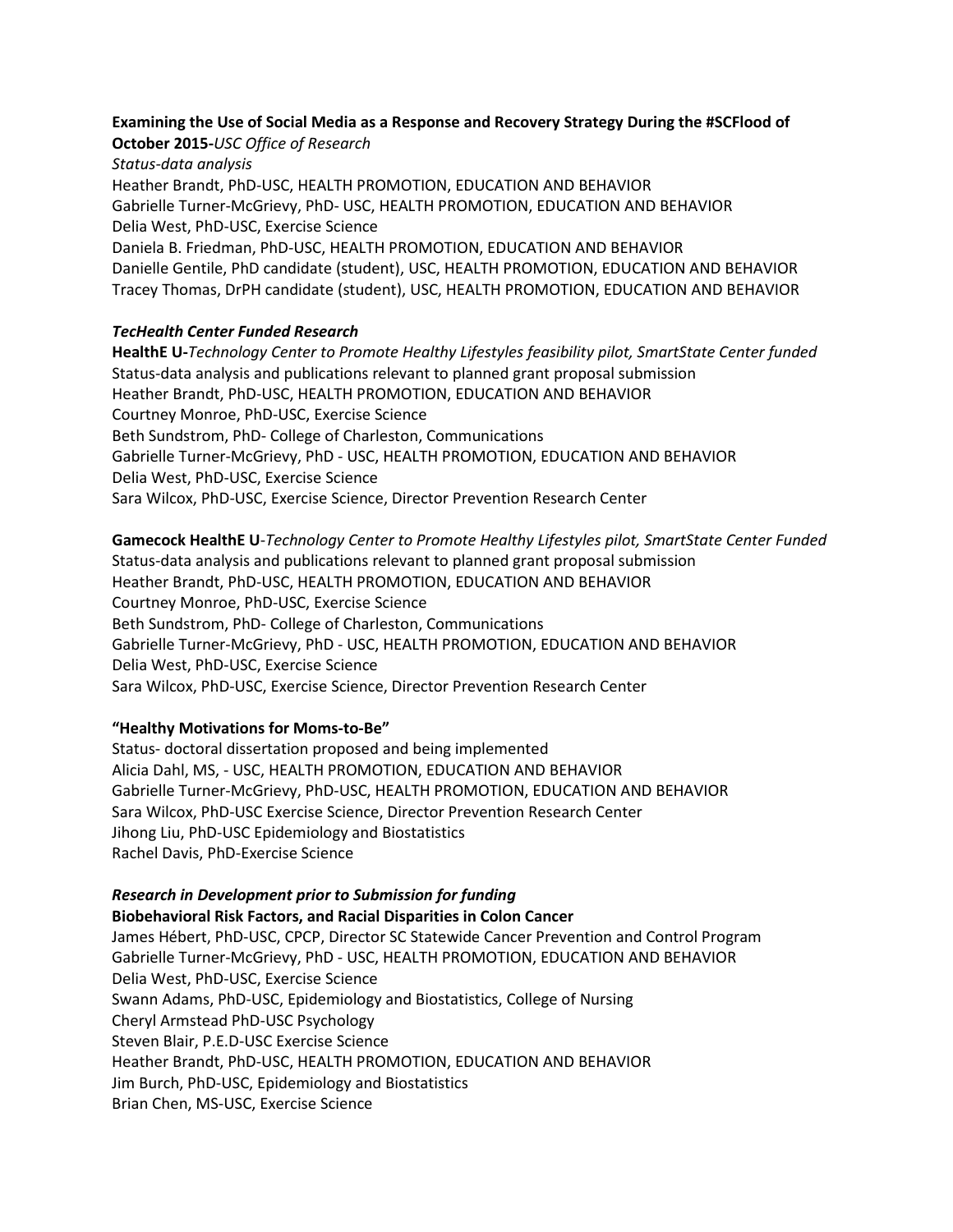Trisha Felder, PhD-USC, Nursing James Hardin, PhD-USC, Epidemiology and Biostatistics Sue Heiney, PhD-USC, Nursing, Epidemiology and Biostatistics Lorne Hofseth, PhD-USC, Pharmacy Angela Murphy, PhD-USC, Medicine Scott Strayer, MD-USC, Medicine Nitin Shivappa, PhD-USC, Epidemiology and Biostatistics Susan Steck, PhD-USC, Epidemiology and Biostatistics Vicki Vance, PhD-USC, Biology Michael Wirth, PhD-USC, Epidemiology and Biostatistics FeiFei Xiao, PhD-USC Epidemiology and Biostatistics

#### **Online Comprehensive Weight Management Counseling Program for Primary Care Providers**

Delia West, PhD-USC, Exercise Science Tracy Voss, MD, USC School of Medicine J. Elliot Turner, PharmD, BCPS, Palmetto Health TecHealth Center's Economic Impact on South Carolina

#### **Economic Impact**

In direct financial contributions, \$1,818,001 will be added over a five year period to the University of South Carolina by the NIH grant, "iReach3-Internet Assisted Obesity Treatment Enhanced by Financial Incentives," starting with the 2016 fiscal year. Other extramural grants similarly garner additional funds for the state, and provide employment opportunities for new research staff. With the increased productivity derived from the addition of two new faculty members to the Center and the submission of pending grant proposals, the Center is well on the way to an increase in revenues for the state of South Carolina.

Due to the research carried out at TecHealth, the economic contribution of the Center extends far beyond direct revenues and job creation. Obesity reduction and prevention is the current research focus of TecHealth. Obesity contributes to many health problems including Type 2 diabetes, coronary heart disease and stroke, hypertension, arthritis and even some cancers. In 2013, 31.7% of South Carolina adults were obese, a rate predicted to roughly double to 62.9% by 2030 with a majority of the remaining population being overweight.

To underscore the economic implications for the state, a recent study from the Center for Social Dynamics and Policy in conjunction with the World Food Center of the University of California-Davis, estimates that medical costs, lost work productivity, disability payments and lost tax revenue result in a cost of \$92,235 over the lifetime of an obese individual when compared to a person maintaining a normal weight. Using the 2013 obesity rate, the cost to South Carolina is currently \$135,238,682,187. In 2030 with a predicted population growth to 5,148,569, the expected 62.9% obesity rate will mean \$298,698,426,619 in obesity related costs to South Carolina. Obesity is an economic as well as a health problem that South Carolina cannot afford to ignore.

Our obesity research directly improves the health of the participants enrolled in the studies and the healthy lifestyles information they receive gives them the tools to improve the health of their families and friends. Perhaps more importantly, the information derived from our research uncovers the best methods to deal with the obesity crisis facing our state. "IReach3" studies the effect of financial rewards in an online weight-loss program. "NETworks" explores how to leverage the role of social connections to produce success in weight reduction. "HealthE U" and "Gamecock HealthE U" look at the best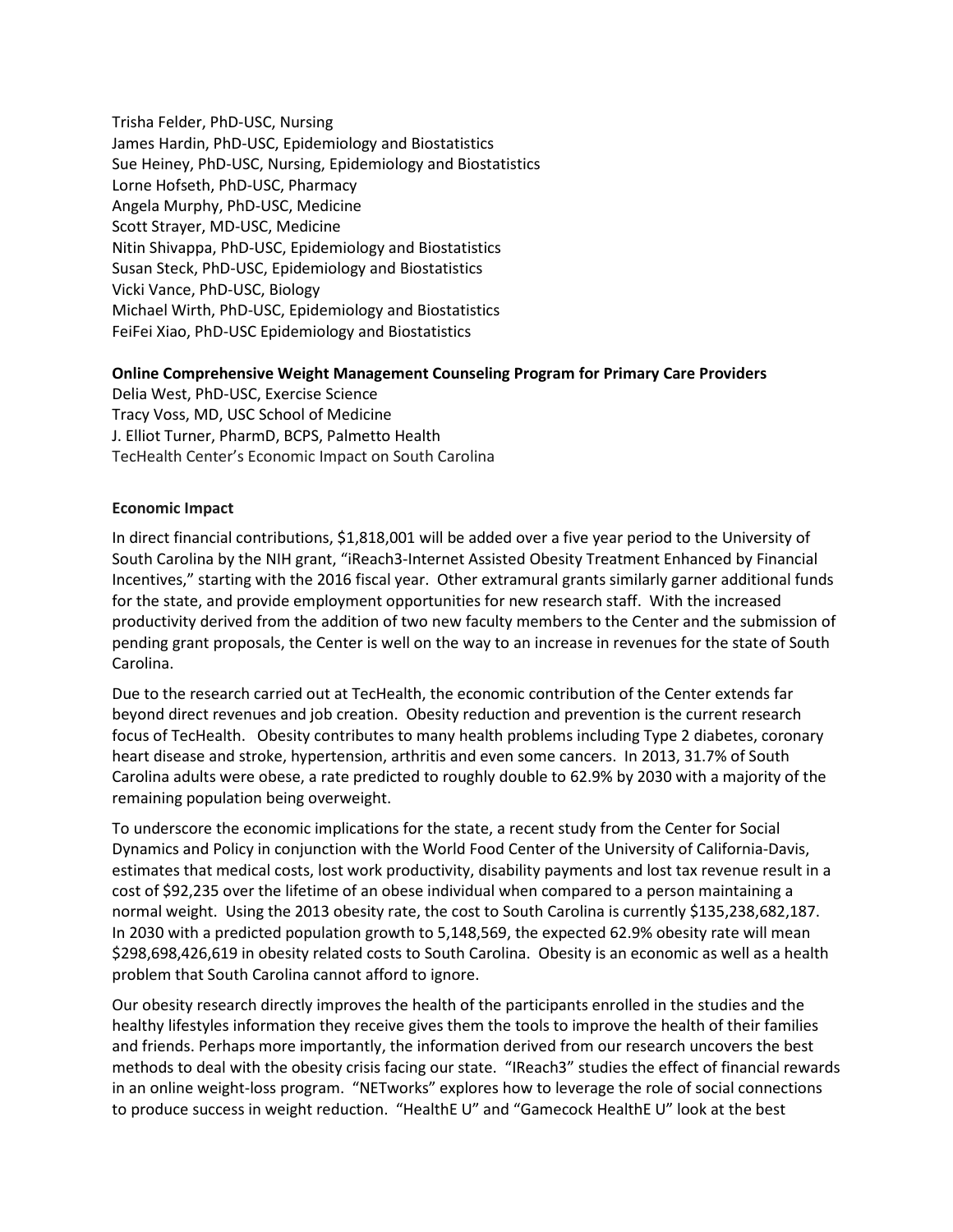methods to reach our college students as they are becoming responsible for their own health decisions and establishing dietary and exercise patterns in an effort to prevent increasing obesity among youth and young adults.

The TecHealth research portfolio is crafted to address obesity across the life spectrum. "NETworks" and "iReach3" reach adults of all ages while HealthE U and Gamecock HealthE U target college students. Obesity sometimes begins even before birth with maternal obesity in the first trimester linked to future obesity for the child. TecHealth has given a Summer Sponsorship to enable a young researcher to develop a website targeted to obese pregnant women. Along with the typical medical issues related to obesity, in pregnancy excess adiposity increases the maternal risk of gestational diabetes and preeclampsia and puts the baby at risk for stillbirth and congenital anomalies.

## **Sharing our Research Activities**

Across Campus and the Columbia area: Our Tech Tuesday Talk Series initiated in Jan 2016 created a formal outlet for sharing update on research with colleagues and students on campus and interested community partners (business owners, medical personnel, area public health agency representatives, etc.). The response to this series has been robust and therefore the series will continue in the fall 2016 after a summer hiatus.

Within Health Care Community: Realizing the crucial need to share our research results with other partners to increase the impact it will have on our obese population, we are currently seeking funding for our "Online Comprehensive Weight Management Counseling Program for Primary Care Providers" program.Physicians are often on the front lines of obesity treatment and this project delivers a comprehensive weight-loss program employing the most effective methods for use by South Carolina physicians to treat their obese patients. This project is an outgrowth of direct consultation in weight management program improvement provided by Dr. West and Ms. Magradey to primary care providers within the Palmetto Health organization.

Within the Scientific Community: Center personnel also have shared research findings at the 2015 Obesity Society Meeting and the 2016 American College of Sports Medicine Meeting. These meetings attract not only researchers from South Carolina, but other researchers from across the country. In a similar manner, TecHealth articles in the Journal of Medical Internet Research and the American Journal of Preventive Medicine reach scientists in other South Carolina institutions as well as the broader academic community outside of the state.

In addition to collaborations within USC, currently, Dr. West is serving as co-investigator on a research project, "Developing the Dietary Inflammatory Index for Clinical Application" in collaboration with the Columbia based business, Connecting Health Innovations. TecHealth also collaborated with Beth Sundstrom, PhD at the College of Charleston on the research pilot, "TecHealth" and is still working with her on a federal grant proposal needed to expand upon the pilot to a larger study.

A detailed list of presentations and publications by TecHealth Center personnel is included below.

## *Publications*

West DS, Monroe CM, Turner-McGrievy GM, Sundstrom B, Larsen C, Magradey K, Wilcox S, Brandt HM

A Technology-Mediated Behavioral Weight Gain Prevention Intervention for College Students: Controlled, Quasi-Experimental Study J Med Internet Res 2016;18(6):e133 URL: http://www.jmir.org/2016/6/e133